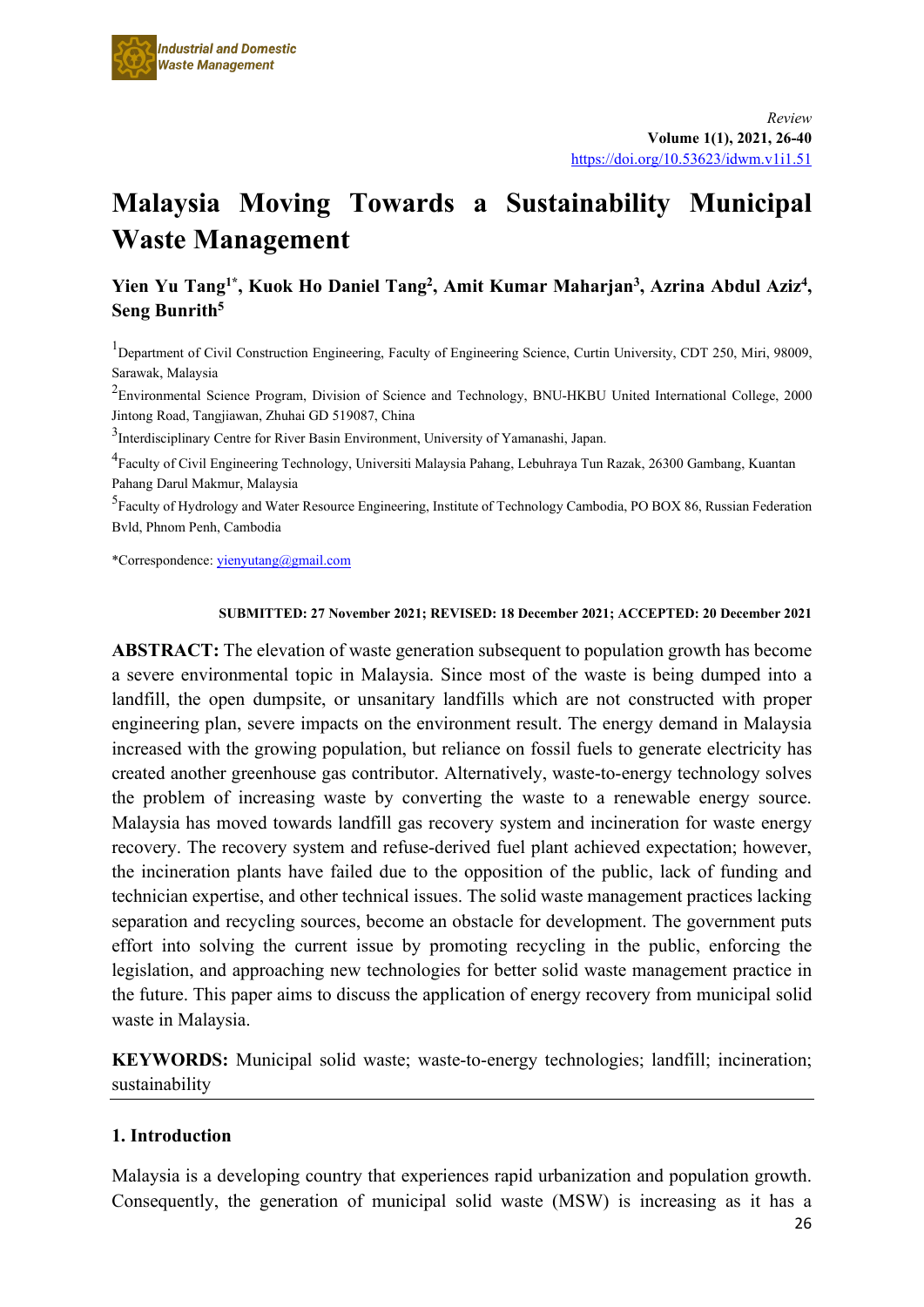proportional relationship with the population growth rate, and it is predicted to reach 49670 tons per day by 2030 [1]. MSW encompasses the waste produced from residential, commercial, institutions and parks [2]. Currently, the average MSW generated in Malaysia is 0.5-0.8 kg/person/day, but it may differ depending on the development status of the states in the nation [3]. However, Malaysia has improper waste management due to the lack and limitation of technology, lack of skilled manpower, and the facilities that can effectively solve the issue in the country. Besides, the lifestyles of the public over the past few decades have resulted in a complicated composition of MSW. As the public lack of proper knowledge and have a poor attitude and participation in waste recycling, only 1% of organic and 5.5% of recyclable products out of 45% and 35% of the waste stream were utilized in 2006. Most of the MSW ends up being disposed in the unsanitary landfills and open dumpsites without further treatment. Therefore, it creates a serious environmental issue including soil and groundwater contamination through migration of leachate, emission of greenhouse gas (GHG) that leads to global warming and climate change, air pollution as well as fires and explosion incidents [4]. On the other hand, the energy demand is also growing rapidly in response to population growth. It is predicted to increase approximately 4.7% annually where the annual growth rate of

electricity consumption is 8.1% [3]. Malaysia mainly relies on burning fossil fuels and natural gas to generate electricity. However, fossil fuel-based energy sources will generate carbon dioxide  $(CO_2)$  which is one of the major GHG that contributes to global warming. It is estimated that the global GHG emission from burning fossil fuels is going to rise to 70 Gt CO<sub>2</sub>eq in 2050 [5]. In order to combat this issue, most of the countries approach renewable energy as a replacement for fossil fuel to fulfil the energy demand. In Malaysia, the energy sector and waste sector contribute to 80% and 9% of the GHG emission respectively [6].

Taking the two problems into consideration, energy recovery through waste-to-energy (WtE) technology would be the best solution to tackle the issues simultaneously as it can promote sustainable MSW management. The concept of WtE is to reduce the organic fraction of MSW and generate a valuable amount of heat and energy from non-recyclable MSW. MSW in this case can be considered as a renewable source for energy recovery. Thus, the MSW that entered the landfill is decreased, the use of fossil fuel and other non-renewable energy are reduced, and eventually the emitted GHG is minimized. WtE technologies can be classified into biological technology (e.g., anaerobic digestion and microbial fuel cell), thermal technology (e.g., incineration, pyrolysis, and gasification) and landfilling with gas recovery. Table 1 shows the different types of WtE technologies with their pros and cons while Figure 1 presents WtE technologies with the products. Malaysian government has also decided to adopt these sustainable promising solutions and discard the previous practice which used mostly unsanitary landfill and open dumpsite that result in severe environmental issue. WtE technologies implemented in Malaysia at present is landfilling with gas recovery and incineration [1]. The objective of this paper was to discuss the application of energy recovery from municipal solid waste in Malaysia. This paper covers the policies related to MSW and renewable energy (RE), the solid waste management practice, and introduction to WtE technologies implemented in Malaysia. Besides, an overview of major challenges, future challenges and prospects are summarized in order to identify the current issue and measurements are provided to improve the situation.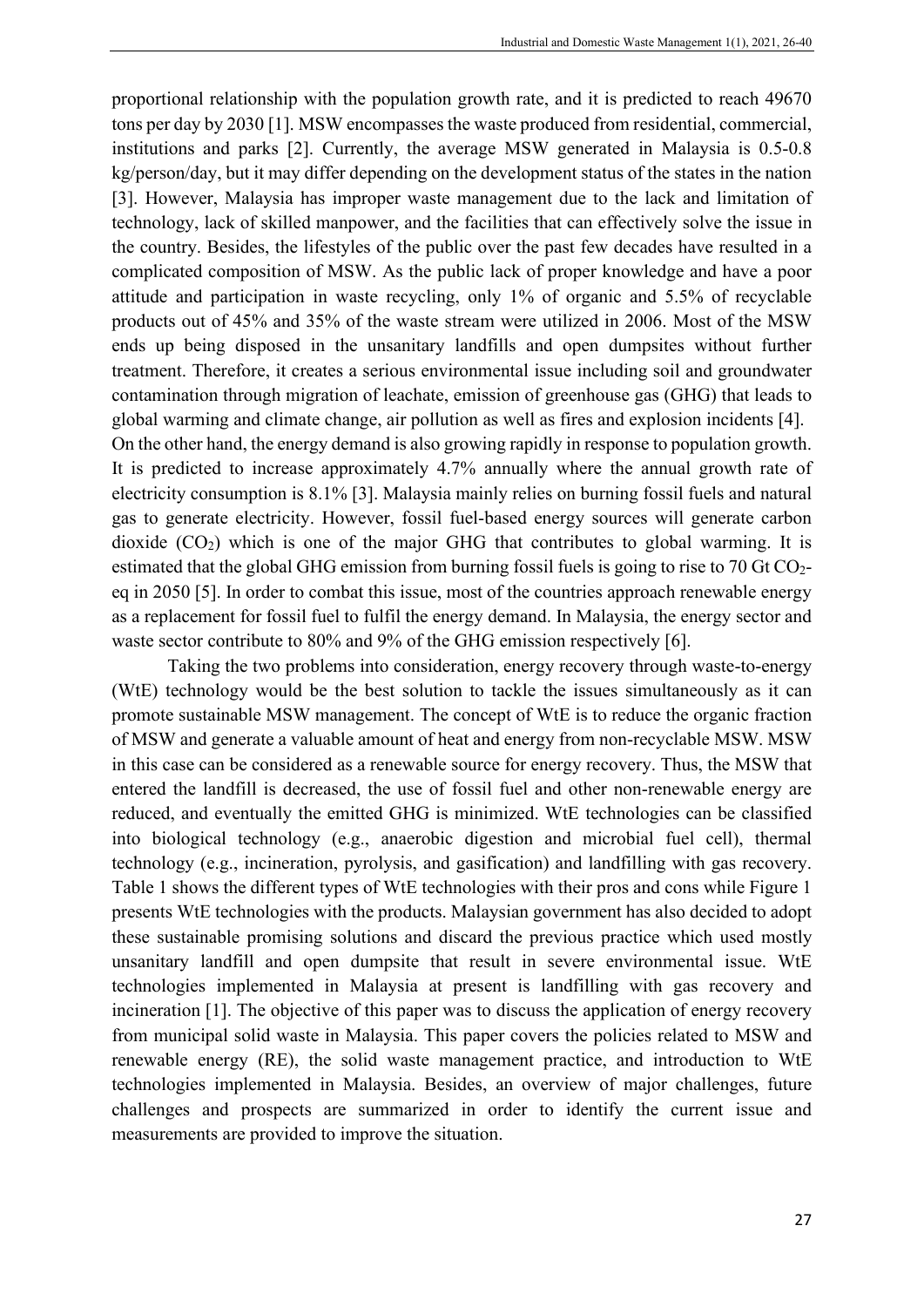| <b>Type</b>                    | WtE<br><b>Technologies</b> | Mechanism                                                                                                                                                                                  | <b>Advantages</b>                                                                                                                                                                                                                               | <b>Disadvantages</b>                                                                                                                                                                                                                                                                       | Reference   |
|--------------------------------|----------------------------|--------------------------------------------------------------------------------------------------------------------------------------------------------------------------------------------|-------------------------------------------------------------------------------------------------------------------------------------------------------------------------------------------------------------------------------------------------|--------------------------------------------------------------------------------------------------------------------------------------------------------------------------------------------------------------------------------------------------------------------------------------------|-------------|
| Thermal<br>Treatment           | Incineration               | Burning the whole mass of waste<br>in incinerator with excess air<br>under high pressure.                                                                                                  | - Reduce waste<br>- On site incineration<br>- Minimize air emission<br>- Aseptic ash is obtained<br>- Less space requirement                                                                                                                    | - High capital cost<br>- Skilled labour is required<br>- High moisture content affects the combustibility<br>- Environment issues if flue gas is not handled properly<br>- Health risk                                                                                                     | $[7]$       |
|                                | Gasification               | Carbonaceous and organic waste<br>materials are converted into<br>synthetic gas called syngas<br>through indirect combustion in<br>the presence of gasifying agent<br>such as air or steam | - More effective than incineration<br>- Can treat high quality of inorganic waste<br>- Produce multiple secondary clear fuel<br>- Minimum emission                                                                                              | - High capital cost<br>- Skilled labour is required<br>- The efficiency can be affected by high moisture content<br>- High energy consumption if moisture content is high<br>- The quality of fuel is affected by the properties of waste                                                  | $[7,8]$     |
|                                | Plasma<br>Gasification     | Convert waste and hazardous<br>materials into their respective<br>constituent elements.                                                                                                    | - High efficiency<br>- High flexibility<br>- Take place incompletely closed system<br>- Regained metals are returned to<br>metallurgic industries<br>- Obtained slag can be used in road and<br>cement industry<br>- Can treat electronic waste | - High capital cost<br>- High specific energy consumption<br>- Low service life<br>- High exergy destruction ratio                                                                                                                                                                         | [7,9,10]    |
|                                | Pyrolysis                  | An endothermic process takes<br>place in oxygen free environment<br>and vaporous parts of feedstock<br>are vaporized on heating.                                                           | - High recovery rate<br>- Less space requirement<br>- Lower temperature requirement<br>- Wider feedstock range<br>- Can be categorized into slow, fast and flash<br>pyrolysis depending on the required<br>conditions                           | - High capital cost<br>- Skilled labour is required<br>- The process is influenced by various factors.<br>- Fume incineration is necessary to destroy hazardous<br>organic compounds.<br>- The efficiency can be affected by high moisture content                                         | [11, 12]    |
| <b>Biological</b><br>Treatment | Anaerobic<br>Digestion     | Natural biodegradable process of<br>organic compounds by<br>microorganisms in the absence of<br>air                                                                                        | - Suitable for organic waste treatment<br>- Adapted to a broader range of organic<br>substrate<br>- Low environmental impact<br>- High energy recovery potential                                                                                | - Long duration of microbial reaction<br>- High nitrogen rich components and cations in waste<br>stream increase ammonia and salt concentration that<br>makes the process toxic for methanogenic activities<br>- Require sufficient waste for operation<br>- Produce intermediate compound | [7, 13, 14] |
|                                | Aerobic<br>Composting      | Organic matter is exposed to<br>microbial decomposition in<br>humid, hot, aerobic, and                                                                                                     | - Suitable for organic waste treatment<br>- Acts as soil conditioner<br>- Improve soil quality<br>- Acts as organic input in agriculture                                                                                                        | - Long duration of microbial reaction<br>- Larger area requirement<br>- High transportation cost<br>- Lower nutrient value                                                                                                                                                                 | $[11]$      |

| <b>Table 1.</b> Different types of WtE technologies |  |  |  |  |
|-----------------------------------------------------|--|--|--|--|
|-----------------------------------------------------|--|--|--|--|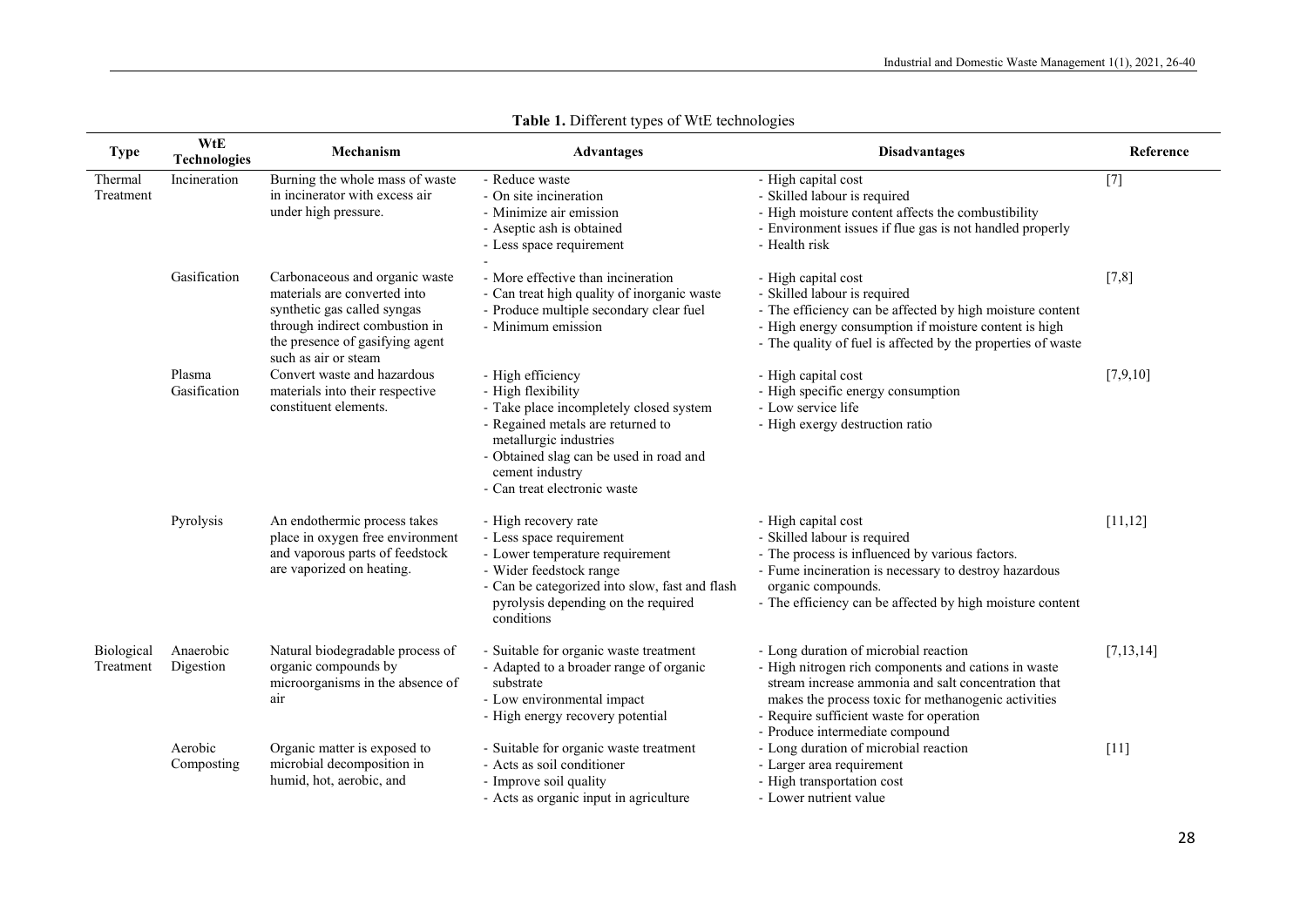|                       |                                    | anaerobic environments under a<br>controlled condition                                                                               | - Simple<br>- Cost-effective                                                                                                         | - Chances of infection agents<br>- Bad smells                                                                                                                                                                          |              |
|-----------------------|------------------------------------|--------------------------------------------------------------------------------------------------------------------------------------|--------------------------------------------------------------------------------------------------------------------------------------|------------------------------------------------------------------------------------------------------------------------------------------------------------------------------------------------------------------------|--------------|
| Physical<br>Treatment | Refused-<br>derived Fuel           | The non-recyclable solid waste is<br>burnt as fuel/feedstock<br>to produce electricity.                                              | - Higher efficiency<br>- Lower excess air requirement<br>- High calorific value<br>- Fewer byproducts<br>- Less environmental impact | - High pre-processing cost<br>- High maintenance cost<br>- Higher chances of explosion during the shredding<br>process<br>- Produce flue gases and activated sludge that contain high<br>concentration of heavy metals | $[11]$       |
|                       | Landfill Gas<br>Recovery<br>System | The landfill gas generated by the<br>decomposition of organic matter<br>in the landfill is captured and<br>converted to electricity. | - Reduce greenhouse gas emission<br>- Landfill gas can be utilized as fuel<br>- Electricity can be generated                         | - May cause unpleasant smell<br>- Have fire and explosion risk<br>- The production of landfill gas is affected by various<br>factors                                                                                   | [7,11,13,15] |



**Figure 1.** WtE technologies and the product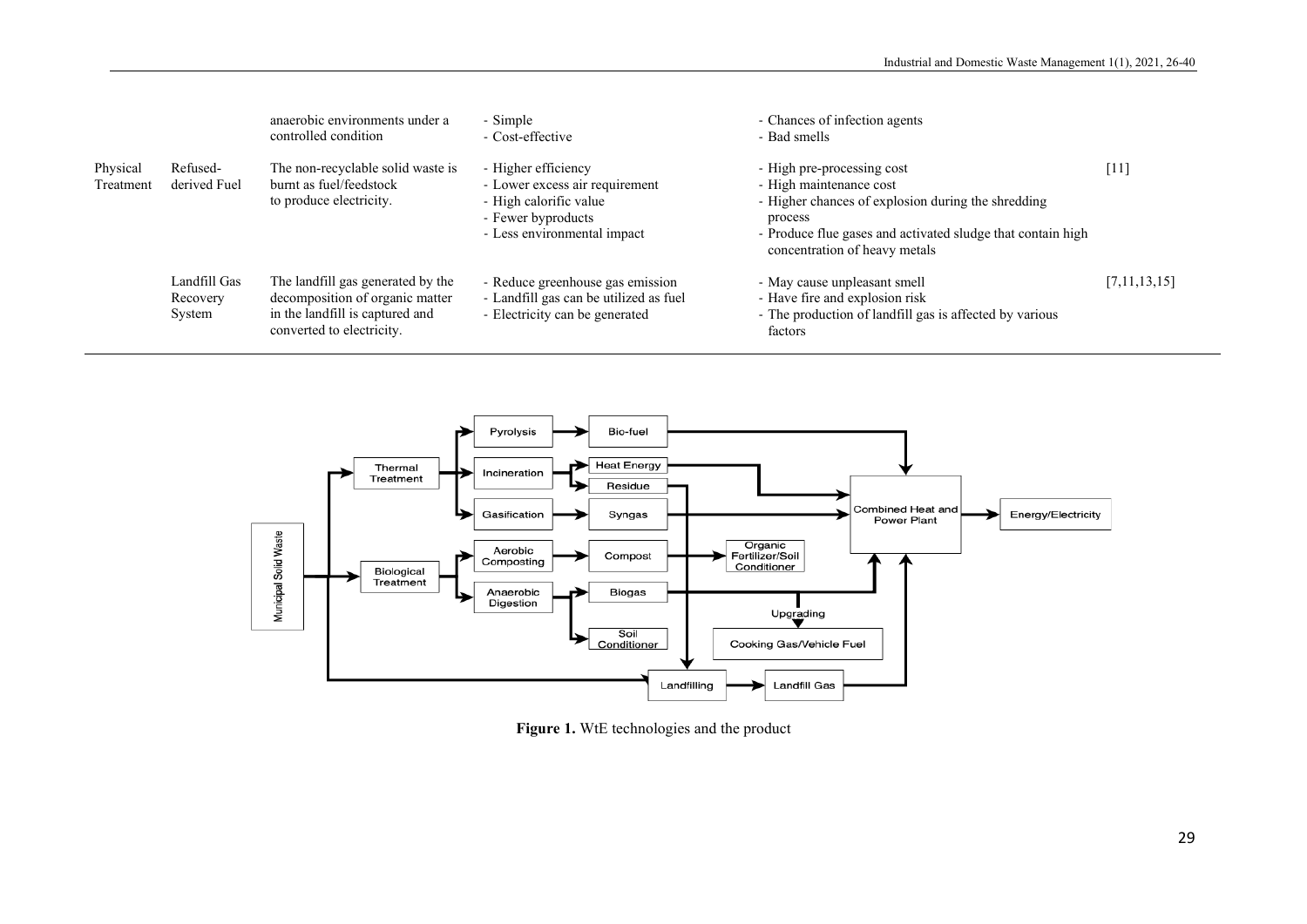## **2. Overview of major challenges**

The development of WtE technologies, particularly incineration, is facing challenges from political, economic and technological factors. The suggestion of constructing a large-scale and centralized incineration system has been protested by the public due to health hazards associated with the emission of dioxins and other toxic compounds. Besides, there are difficulties in the disposal of inorganic residue and monitoring facilities due to technical limitations. The problem of meeting the stringent emission standard of incineration also remains as it is much lower compared to other combustion plants. Insufficient funding in WtE technologies has also been one of the obstacles of WtE development [16]. Source separation and recycling practices can save the manufacturing cost for MSW segregation and generate maximum energy from MSW simultaneously [1]. The lack of waste sorting and separation practice can corrode the equipment of the incinerator due to the high concentration of chlorine and sulphur in the MSW that might form acid gases during combustion [17]. With the increasing population growth and upgrading lifestyle, the public has led to an overconsuming trend with an outcome of many unnecessary wastes being generated. However, source separation and recycling practices are still at the infant age as the public lack understanding, awareness and correct perception of recycling. They cannot turn the knowledge into behavior as well as connect the benefits of the practice and the consequence of not practicing, thus leading to a low recycling rate in Malaysia. They tend to put all the responsibility on the local authorities and municipal waste collectors to deal with the waste problems. On the other hand, the effective solutions are inflexible due to lack of knowledge and technical expertise. The Federal and State legislation does not fully undertake the responsibility of solid waste management, resulting in a poor linkage and cooperation among each of the stakeholders. Consequently, the recyclables collection efficiency is reduced. In addition, detailed and accurate data regarding waste generation and composition as well as the number of operating waste management within municipalities is presently absent, impeding proper planning for future policies in implementing waste minimization among households [18,19].

## **3. Policies of municipal solid waste management and renewable energy in Malaysia**

MSW is a type of solid waste under the responsibility of the Ministry of Housing and Local Government (MHLG). The implementation of the Action Plan for a Beautiful and Clean Malaysia (ABC Plan) in 1987 had given an idea to the Malaysian on MSW management and its importance on maintaining public health and environmental sustainability by reducing the generation of solid wastes. However, the plan had failed to be authorized as there was lack of legal and fiscal instruments for management. In 1995, the concept of federalization and privatization was introduced to overcome the various problems, including lack of financial and funding, lack of expertise, unequaled quality service and illegal dumping as well as open burning. Again, the concept didn't work well due to the lag of payment for private concessionaires, leading to the inefficiency of waste collection services. National Strategic Plan (NSP) was adopted in 2005 to provide a judicious solid waste management framework in Malaysia in line with Vision 2020. NSP highlighted to upgrading the non-sanitary landfill and constructing new sanitary landfills [3]. In response to NSP, the first sanitary landfill was implemented, the concept of energy recovery through WtE technologies was developed and source separation, waste reduction, reuse, and recycling were encouraged. Solid Waste and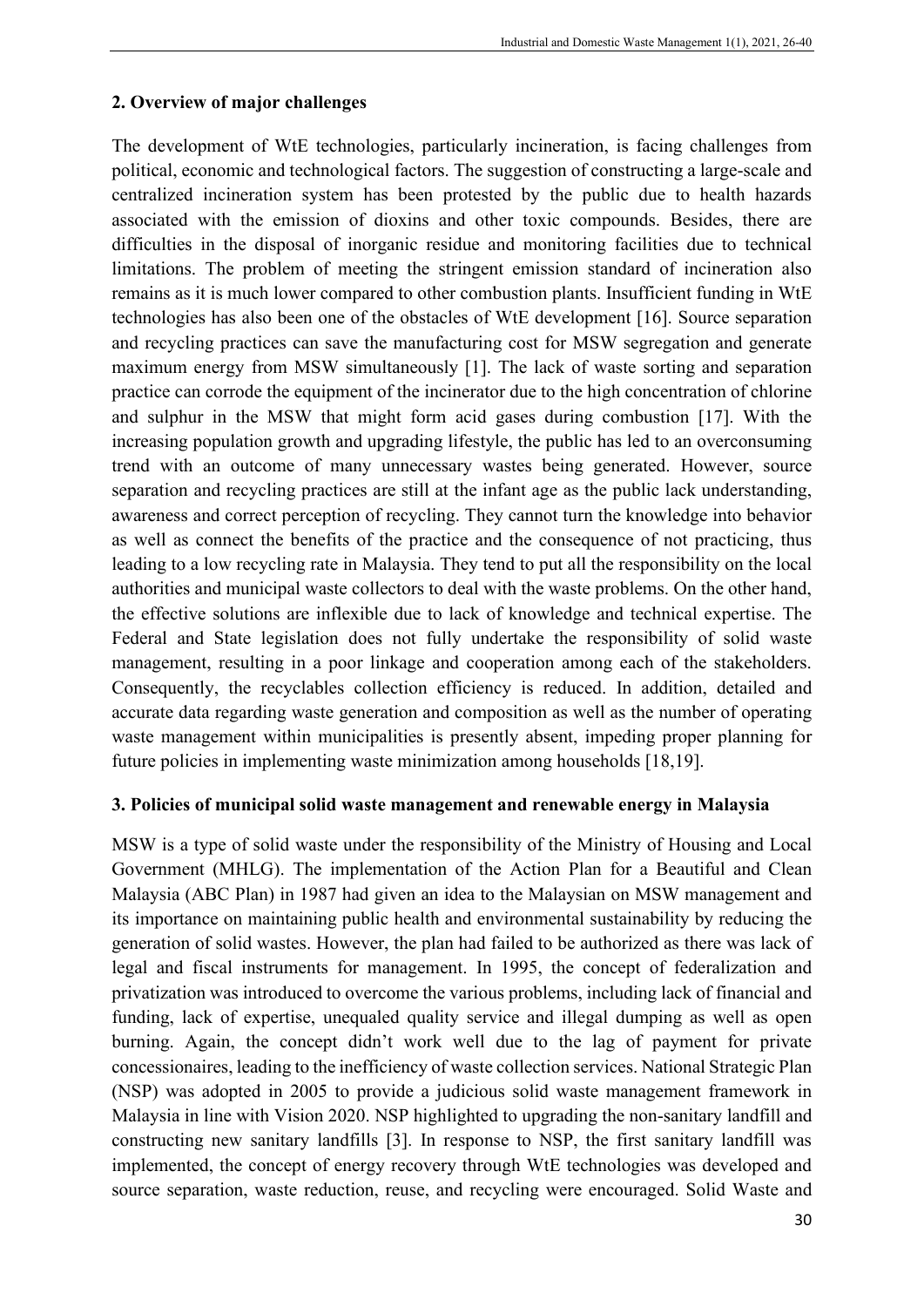Public Cleansing Management Act 2007 (Act 672) is formulated in 2007 to promote waste reduction and recycling and to ban illegal dumping. National Solid Waste Management Department (Jabatan Pengurusan Sisa Pepejal Negara - JPSPN) and Solid Waste and Public Cleansing Management Corporation (SWCorp Malaysia) are the two agencies established under the Solid Waste Management and Public Cleansing Corporation Act 2007 (Act 673) to make sure that Act 672 is carried out properly. JPSPN is responsible for proposing, formulating and setting different plans policies and standards while SWCorp Malaysia is responsible for implementation, enforcement and recommendation. SWCorp Malaysia also implements the SWCorp Strategic Plan 2014–2020 which emphasize seven core strategies to be used as a major reference of solid waste management up until 2020 [19].

Regarding RE, Five Fuel Diversification Policy was the first policy that included RE as an energy source and aimed to contribute 5% of RE in the total energy mix by 2005 in the 8th Malaysia Plan. In the 9th Malaysia Plan, Small Renewable Energy Power Program, BioGen project and Malaysia Building Integrated Photovoltaic Technology Application Project (MIPV) were introduced, and incentives were given to companies that utilized RE technologies to further supply RE in the total energy mix. National Green Technology enforced in 2009 emphasized the application of green technology in enhancing sustainable development in order to achieve a national energy mix with 5.5% of RE. Under this policy, Green Technology Financing Scheme (GTFS) is available to provide fund to the company that employs green technology for energy, water and waste management for 15 years. Under thrust 1 of the Renewable Energy Policy and Action Plan 2010, which is introduced as an appropriate legal framework, the Feed-in Tariff (FiT) is implemented for RE producers. The FiT programme enables the RE producers to sell the electricity that used RE resources to the national grid at a fixed premium price for a specific length of time. In the 11th Malaysia Plan, the idea of sustainable consumption and production is adopted, and landfill waste in this case is treated as a renewable resource that can create power or other products for green markets [3].

## **4. Past Municipal Waste Management Practice in Malaysia**

In Malaysia, MSW accounts for 64% of the total solid waste. According to data from JPSPN in 2012, the MSW composition in Malaysia is food and organic (45%), plastics (13%), paper (9%), diapers (12%), garden (6%) and others (16%). Malaysia highly relies on the landfill as a waste disposal method although it is considered as the least preferable method because waste should undergo physical, chemical and biological treatment and segregation rather than just disposed in the landfill [19]. In the 1970s, MSW was dumped into the assigned open dumpsite by local authorities, resulting in most of the landfills in Malaysia being open dumpsites with overloaded capacity [20]. The research shows that there is about 95% of the waste ends up being dumped in the landfill, with the remaining having an intermediate treatment, feeding to the incinerators, being recycled or reprocessed, or dumped illegally [19]. Since suitable and cost-effective waste treatment remains absent, most of the overloaded sites have extended their operation time and thus pose severe environmental issues. Besides, some of the rural areas are still not equipped with proper waste collection services, the citizens can only dispose the waste through burial or open burning which contributes to illegal dumping. With the increasing population and waste generation, the existing landfill sites are facing the issue of bearing a large amount of waste but constructing a new landfill faces more difficulties because of land scarcity, high land prices and demand [21]. After the introduction of the ABC plan, the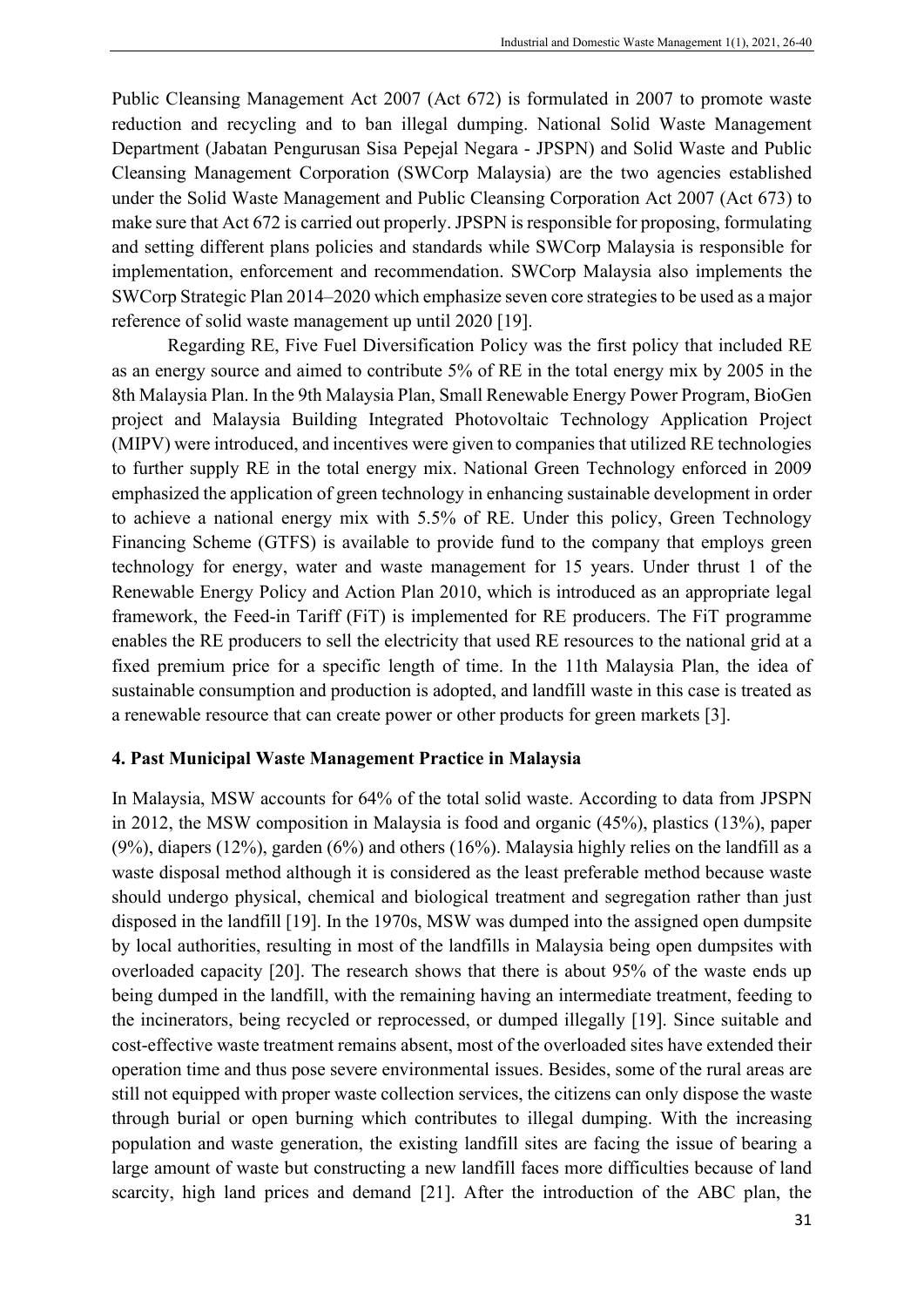government set the four target levels of the landfill in order to boost the efficiency of the landfill as well as minimize the environmental impact. Table 2 presents the four target levels of the landfill, and their required facilities are provided for each level. Fortunately, the open dumpsites and unsanitary landfills are step by step being phased out and upgraded respectively as the consequences of Act 672. However, the problem regarding the increasing amount of waste remains unsolved, and the poor knowledge and participation of the public in source separation and recycling programme worsen the situation [19]. Hence, WtE technologies are urgently needed to transform the management practice into a new scenario. WtE technologies can lower the amount of waste disposed in the landfill and thus expand the landfill lifespan, reduce the emission of GHG and generate electricity simultaneously by using waste as a RE source [1]. MSW that comprises a high fraction of organic waste can be a promising biogas source in the future [3].

| Level        | <b>Description</b>                             | <b>Available Facilities</b>                                                                                                                                                                                        | Reference |  |  |
|--------------|------------------------------------------------|--------------------------------------------------------------------------------------------------------------------------------------------------------------------------------------------------------------------|-----------|--|--|
| $\mathbf{0}$ | Open dumpsite                                  |                                                                                                                                                                                                                    | [19,22]   |  |  |
|              | Controlled tipping                             | Fencing and perimeter drains                                                                                                                                                                                       |           |  |  |
| П            | Sanitary landfill with bund<br>and daily cover | Class I facilities with gas removal system, separate<br>unloading and working area, daily cover and<br>enclosing bund. Elimination of informal scavenging<br>and provision of environmental protection facilities. |           |  |  |
| Ш            | Sanitary landfill with<br>leachate circulation | Class II facilities with leachate recirculation system                                                                                                                                                             |           |  |  |
| IV           | Sanitary landfill with<br>leachate treatment   | Class III facilities with leachate treatment system                                                                                                                                                                |           |  |  |

## **5. Waste-to-energy Technology in Malaysia**

#### *5.1 Landfill gas recovery system*

Figure 2 demonstrates the schematic flow chart of the landfill gas (LFG) recovery process. The LFG is the product of aerobic and anaerobic decomposition of organic matter present in the MSW. The generation of LFG occurs in five stages as illustrated in Figure 3, which are hydrolysis/aerobic degradation, hydrolysis and fermentation, acidogenesis/acetogenesis, methanogenesis and oxidation. In summary, the complex organic matter is hydrolysed by hydrolytic microorganisms into soluble compounds and produces primary by-products such as  $CO<sub>2</sub>$ , water (H<sub>2</sub>O) and heat. Then, these soluble organic compounds are converted into organic acids, alcohols,  $CO_2$ , hydrogen  $(H_2)$  and ammonia  $(NH_3)$  by facultative bacteria. Next, the conversion of organic acids into acetic, lactic, and formic acids, alcohols,  $H_2$  and  $CO_2$  takes place with the help of aerobic bacteria. In stage 4, the methanogenic bacteria consume the  $CO<sub>2</sub>$ and acetate converted from the products in stage 3 and produce a large amount of LFG made up the majority by methane  $(CH_4)$  and  $CO_2$  and minority by hydrogen sulphide  $(H_2S)$ , nitrous oxide (N<sub>2</sub>O) and carbon monoxide (CO). Finally, CH<sub>4</sub> is converted into  $CO_2$  and H<sub>2</sub>O through oxidation [8,15,23]. The composition of LFG mainly consists of 55%–65% of CH4, 35%–45% of CO<sub>2</sub>,  $0\% - 3\%$  of nitrogen (N<sub>2</sub>),  $0\% - 2\%$  of oxygen (O<sub>2</sub>),  $0\% - 1\%$  of H<sub>2</sub>S, H<sub>2</sub>, and NH<sub>3</sub> [1]. Thus, energy recovery can be achieved through LFG combustion to generate electricity. CH4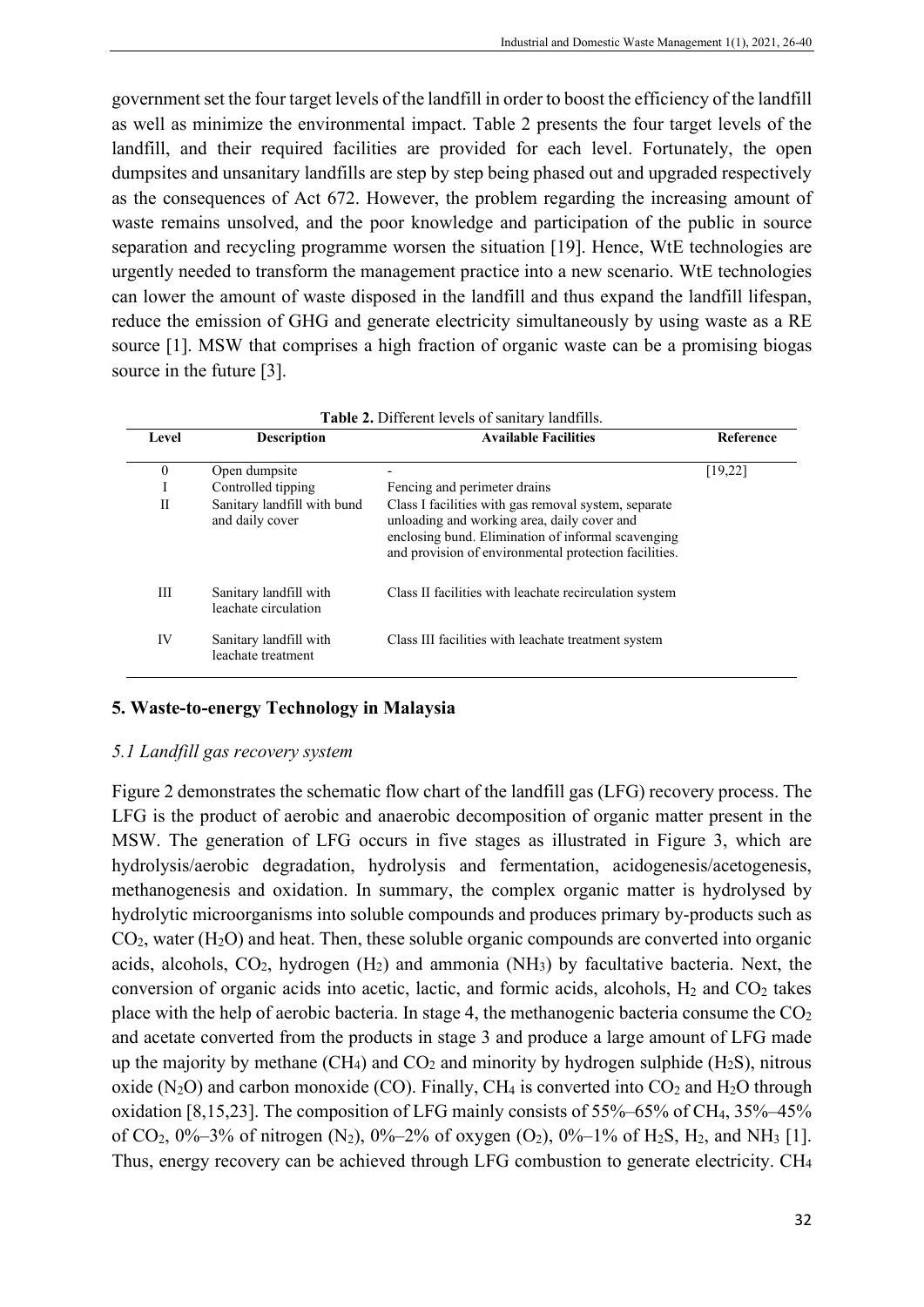can act as a substitution for fossil fuel because it is a clean source and is more cost-effective than ethanol [24].

In Malaysia, the sanitary landfills that are equipped with LFG recovery system are Worldwide Landfill Park (WLP), Bukit Tagar Sanitary Landfill (BTSL), Jeram Sanitary Landfill, Seelong Sanitary Landfill and Magenko IYO Alam Sekitar Bercham Landfill. WLP in Puchong is a rehabilitated area after the closure of the Air Hitam Sanitary Landfill in 2006. It is the first grid connector RE project in Malaysia and is able to generate 2 MW of electricity monthly from the accumulated LFG produced by 6.2 million tonnes of MSW [1,3]. The generated electricity is sold to Tenaga Nasional Berhad (TNB) at the price of RM 0.4 kWh and it is enough for the usage of 2000 houses. In the combination with Jeram Sanitary Landfill, they can provide combined generated electricity of 6 MW for 6000 houses. BTSL in Hulu Selangor is one of the largest WtE projects which supply renewable energy from a 10.5 MW gas engine to the national grid of TNB under the FiT scheme. The CH4 gas is captured from the first and second waste cells, which are able to produce the LFG at the rate of 3600 m^3/hr and converted to electricity while the remaining CH4 gas is eliminated by gas flare. In addition, Seelong Sanitary Landfill and Magenko IYO Alam Sekitar Bercham Landfill contribute 2 MW and 1.2 MW of electricity respectively.



Figure 2. The schematic flow chart of landfill gas recovery process

Ideally, the LFG recovery system is the most suitable method to be implemented in Malaysia since Malaysia depends on landfill for waste disposal, but it still faces some technical limitations. Most of the landfills in Malaysia are open dumpsites or unsanitary landfill without proper equipment for LFG and leachate collection [1]. A study stated that most of the CH4 is produced early in the lifetime of the landfill which optimal amount of CH4 can be extracted [25]. Hence, most of the generated LFG of the previous landfill may escape into the atmosphere through the cracks within the waste cells [1]. The LFG production can vary due to several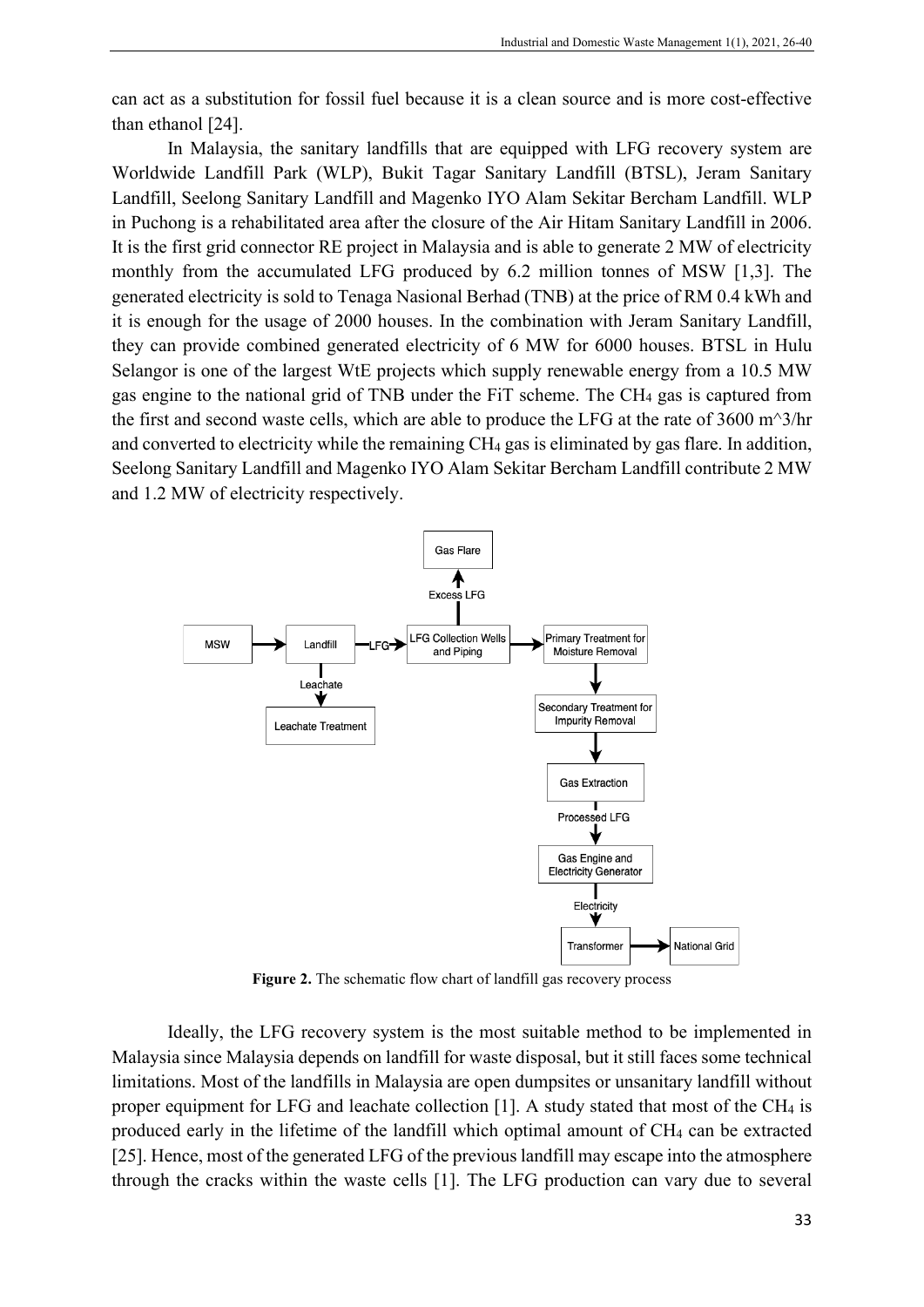factors, including waste composition, waste age, pH, moisture content, temperature, presence of O2, landfill type and operational practice [26]. Besides, the low participation in source separation and recycling practices causes the MSW to consist of a high amount of undegradable material, leading to a reduction of energy production in terms of economics [28].



**Figure 3.** Major stages of waste degradation in landfill

## *5.2 Incinerator*

Figure 4 displays the schematic flow chart of the MSW incineration process. Incineration is a type of thermal WtE technology that can greatly reduce the volume of MSW to about 90%, protect the environment from pollution of hazardous waste and generate electricity at the same time [15]. Its mechanism is typically a combustion process in the furnace or boiler under high pressure at a temperature between 850 °C and 1100 °C, and hot combusted gas consisting of  $N_2$ ,  $CO_2$ ,  $H_2O$ , flue gas,  $O_2$  as well as the non-combustible residue is produced. The hot flue gases act as a hot stream to generate steam from the water after entering the heat exchanger. Through the Rankine cycle in the steam turbine, electricity is generated [27]. The calorific value of MSW in Malaysia is ranging between 1540 and 2640 kcal/kg while the average [28. moisture content is 55% [16,28]. Incineration is the best to suit for MSW with low moisture content and non-biodegradable. Since MSW in Malaysia has a high fraction of organic compounds which then contribute to high moisture content, it should be pre-dried before entering the combustion chamber in order to lower the moisture content [27]. This is because the high moisture content will lead to the reduction of calorific value due to the latent heat of vaporization, and thus have a negative impact on the combustibility of MSW [15].

According to JPSPN, there are currently five incinerators being used on a small scale in the tourism spot, including Pangkor island (20 ton/day), Langkawi island (100 ton/day),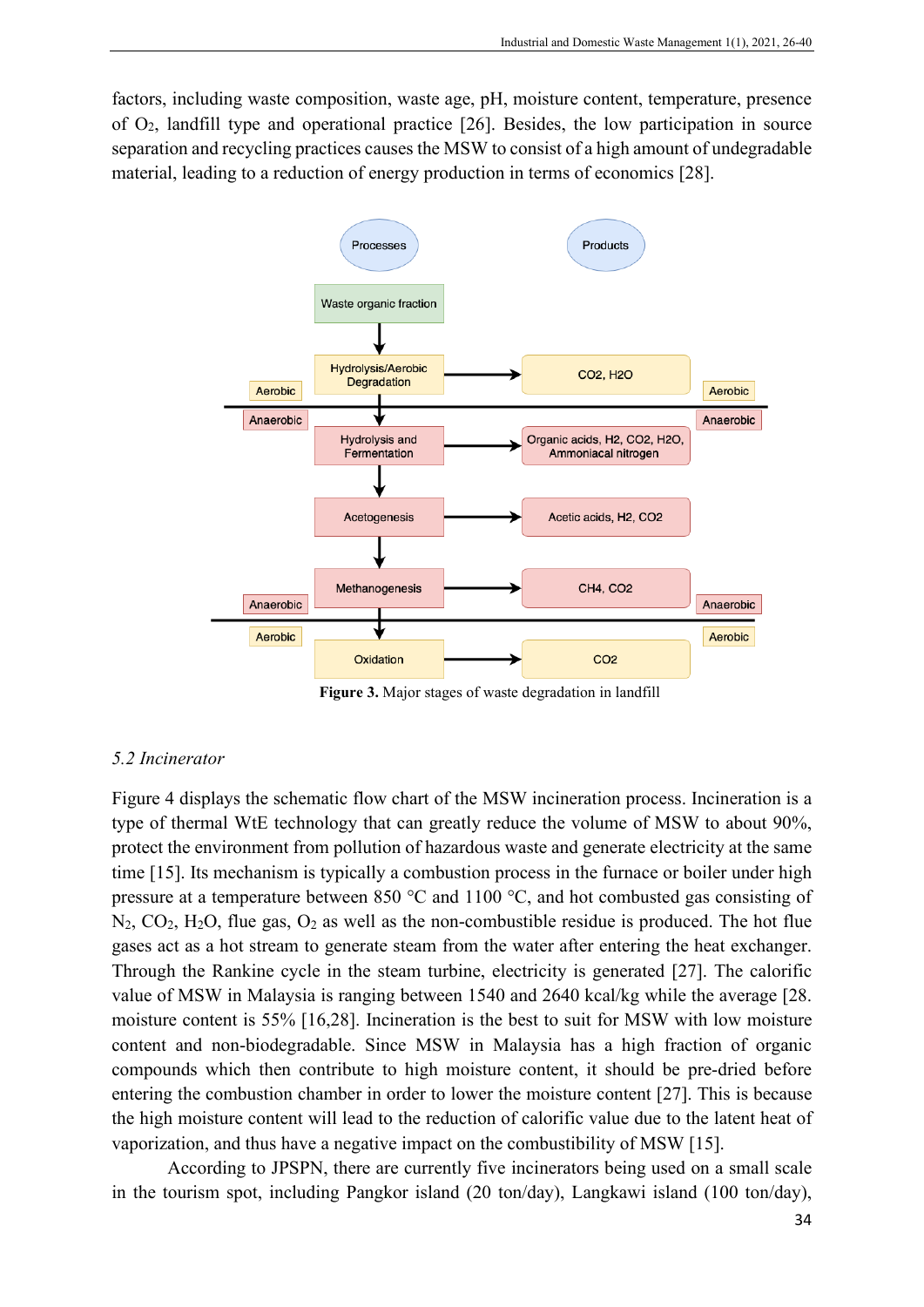Tioman island (15 ton/day), Cameron Highland (40 ton/day) and Labuan (50 ton/day). Unfortunately, the incinerator in Tioman island is shut down because of the high operating cost, high fuel cost resulting from the high moisture content of MSW, and there is also lack of expert technicians in maintaining the incinerators [29]. For the remaining four incinerators, the incinerator in Langkawi island manages to utilize the MSW to generate electricity while the others are used to minimize the incoming MSW volume only. The incinerator in Langkawi island is the most comprehensive plant which is able to process 100 tonnes of MSW per day to produce 1 MW of electricity. It is also the only incinerator plant in Malaysia that segregates the solid waste into both combustible waste and wet waste before feeding into the incinerator. It can achieve an efficiency of 80-90% [1].



**Figure 4.** The schematic flow chart of MSW incineration process

## *5.3 Refuse-derived fuel (RDF)*

Refuse-derived fuel (RDF) is a specialized subset of incineration in which the MSW is converted into RDF through combustion. The RDF process generally comprises four steps, which are the physical separation of incombustible material, moisture reduction, size reduction and palletizing/densification. The purpose of palletizing MSW is to homogenize the waste in order to improve the efficiency of the process [16]. The benefits of using RDF are higher thermal values, homogeneous in both physical and chemical composition, simple to transport and store, low emission rate and low excess air requirements during combustion. Besides using for electricity generation, RDF can also be a coal substitute in cement manufacturing which is an environmentally sustainable and low carbon emission approach [30].

The first and only RDF plant in Malaysia is located at Semenyih, Selangor. It has the capacity to process 700 tons of MSW per day stated by JPSPN and it generates 8 MW electricity, in which the 3 MW is used by the power plant itself, and the remaining 5 MW is sold to the national grid via the FiT scheme. In addition, the plant is planning to increase the sold electricity from 5 MW to 6 MW and enhance the energy recovery efficiency from 77% to 83% by mixing it with biogas derived from the anaerobic digestion process [1]. This facility is beneficial as it incorporates visual, mechanical and magnetic sorting of MSW so that it only combusts the waste with high calorific value [16].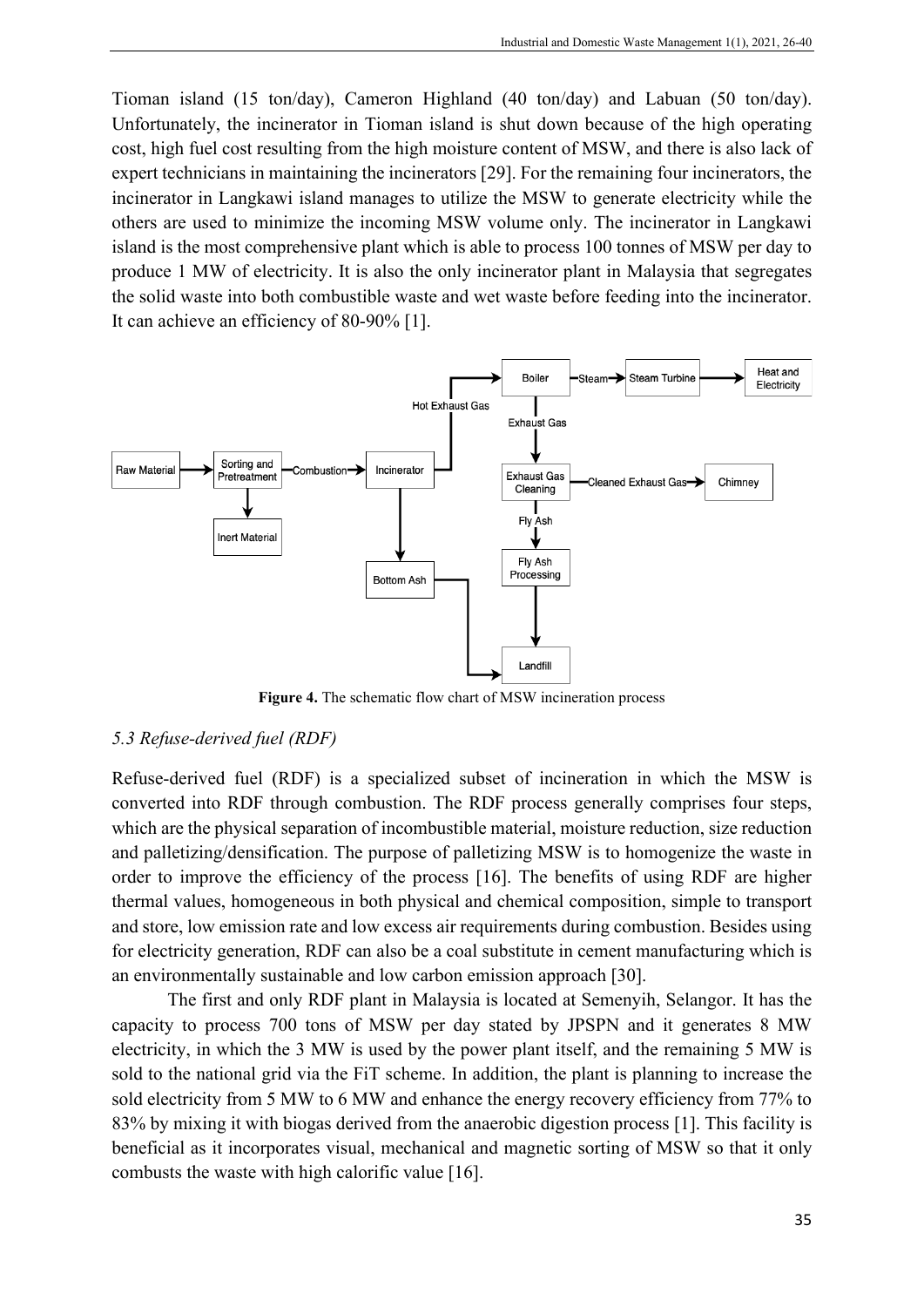## **6. Environmental and health impacts**

Although incineration is believed as one of the most efficient WtE technology, it may cause environmental pollution as well. The incineration process will produce bottom and fly ashes as well as flue gas that contain toxic compounds. Heavy metal is one of the examples that transfer from MSW to incineration residues as they cannot be degraded or destroyed. The presence of heavy metal not only contaminates soil and water through accumulation but also threatens human health [31]. Besides, the flue gas emitted by the incineration process consists of particulate matter, nitrogen oxides, sulphur oxides, dioxins and furans. These compounds are all the major contributors to air pollution, acid rain and smog. Also, they all have negative impacts on human health especially dioxins namely polychlorinated dibenzo-p-dioxins, polychlorinated dibenzofurans and polychlorinated biphenyls are highly carcinogenic that can cause various cancers. Therefore, the incineration plant is supposed to be implemented with air pollution control equipment such as an electrostatic precipitator in order to minimize the emission of air pollutants into the atmosphere [15].

Assamoi and Lawryshyn (2012) conducted a life cycle impact assessment to analyze the global warming potential (GWP), acidification potential (AP) and nutrient enrichment potential (NEP) for the two WtE technologies. GWP was analyzed using the model developed by the Intergovernmental Panel on Climate Change 2006 and have a time frame of 100 years. Combustion of methane and plastic is the contributor for  $CO<sub>2</sub>$  emission in landfills and incinerators respectively. The LFG recovery system successfully controls the emission of CH4 and volatile organic compounds and a large amount of  $CO<sub>2</sub>$  is being removed. For the incineration process, plastic only contributes to little CH4 generation due to its stability. AP measures the emission of nitrous oxide, sulphur oxide and NH<sub>3</sub> that may cause air acidification. The result shows that incineration had higher AP compared to the LFG recovery system as it emitted higher concentrations of sulphur dioxide, nitrogen dioxide and hydrogen chloride. NEP accounts for the presence of phosphorus and nitrogen in water as well as nitrous oxide in the air that may result in eutrophication [32]. The incineration process emits higher nitrous oxide to the air added on with the leachate produced by the remaining waste disposed in the landfill. The emission from the landfill is mainly because of the generated leachate. It is important to note that the leachate generated in the landfill should be well treated as it contains various toxic organic compounds, heavy metals, as well as ammonia nitrogen compounds that may contaminate the soil and groundwater. A study also concluded that incineration has a higher carbon footprint than that of the LFG recovery system [4]. Taking electricity generation into consideration, incineration has greater performance than the LFG recovery system as it produces more electricity which then offsets the environmental impacts. However, methods to increase the efficiency of WtE technologies should be explored as well to minimize the environmental impact as least as possible [32].

## **7. Future Challenges and Prospects**

The application of WtE technologies, especially incineration is unavoidable in the future in order to reduce the volume of waste being disposed in the landfill. Thus, the local authorities should promote and educate the benefits of WtE technologies to the public to prove the safety of the technologies and provide proper knowledge to them [16]. The government should also provide training on the treatment systems in order to solve different kinds of technical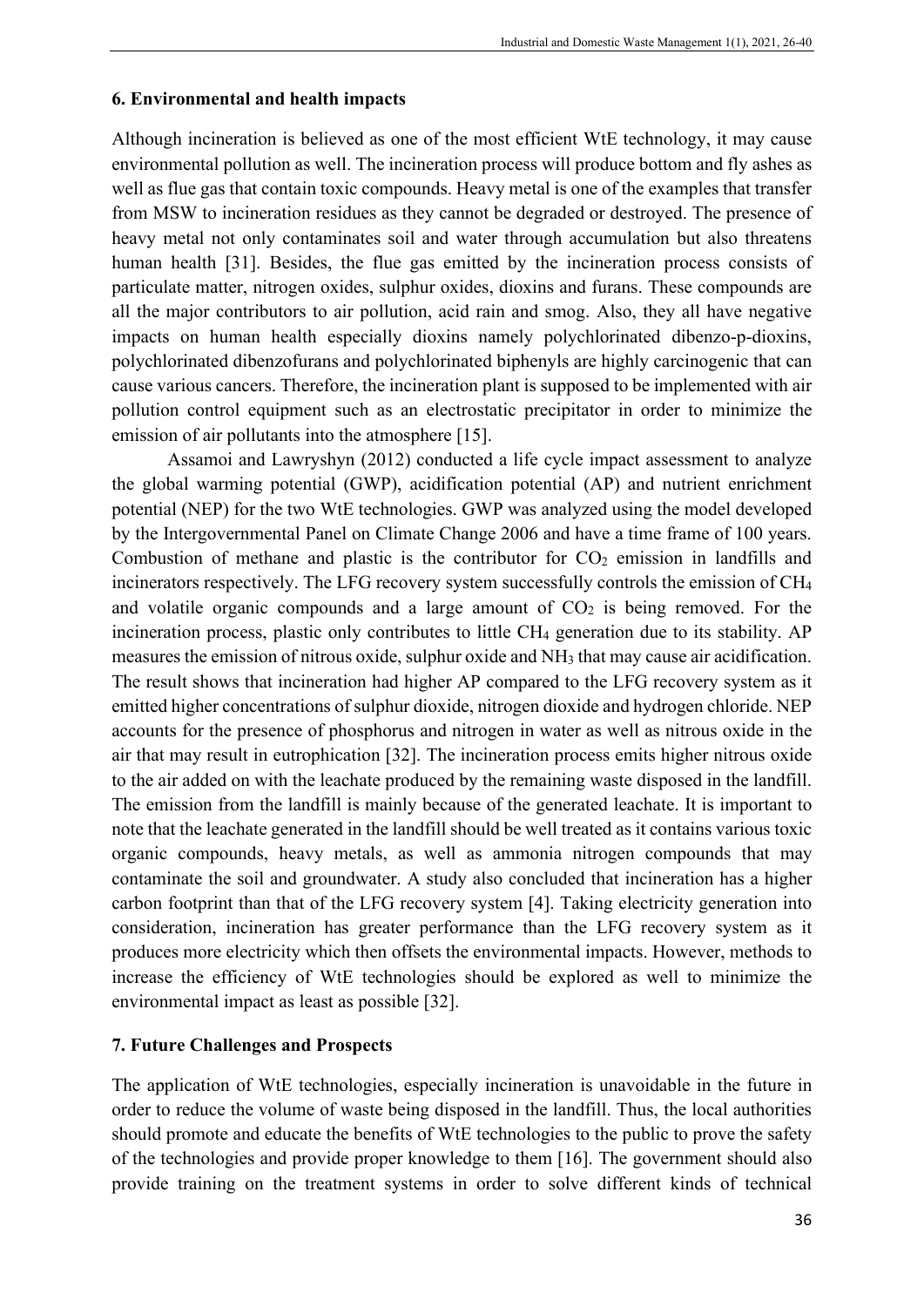problems. Besides, Integrated Solid Waste Management should be implemented by integrating the covering generation, transfer, segregation, sorting, recovery, treatment, and disposal in order to have the best efficiency in resource utilization. In addition, the government should enforce the existing policies and take actual implementation by understanding the association between policy measures and the current behavioral intention of the public [18]. A strong linkage and cooperation between each solid waste management sector is required to provide adequate coverage of collection systems, efficient transportation between collection points, efficient collection methods and a proper disposal practice with source separation and recycling so that accuracy and consistent data can be generated for policy makings. To increase the awareness, interest and participation of the public, the local authorities should organize a campaign or provide education related to their behavior and the consequences of their action in hygiene and aesthetic issues through media or door-to-door approach. Schools should set solid waste management as a subject to cultivate the practices since young. It should be noted that the monetary rewards are not a long-term solution for encouraging recycling, but the public should realize the importance of recycling and do it willingly. The government should also supply recycle bins, recycling drop-off centers and recycling facilities to ease the public in the practices and maximize the recycling rate [18,19].

Other than that, Malaysia can use an alternative approach rather than incineration and LFG recovery system. The WtE technologies such as anaerobic digestion (AD) can treat the organic portion of the waste while gasification and pyrolysis can be applied for inorganic waste [1]. The food waste treated by AD produces biofertilizers and biogas that can be used to generate electricity or undergo an upgrading process so that it can be used as cooking gas and vehicle fuel. Besides that, AD is a more environmentally friendly approach than the LFG recovery system for organic waste. It can be applied to a wider range of organic substrates and conducted in all geographical locations [33,14]. Pyrolysis and gasification processes can produce useful secondary fuel namely synthesis gas, heat and electricity at the same time through the reaction with organic MSW without direct combustion. Unlike incineration, both processes have cleaner emissions without any health risks to the public. Although the initial cost for gasification is 1.5 times higher than incineration, it is 30% more efficient than incineration which can offset the high capital cost [33]. The MSW has the characteristic of high moisture content, low calorific value and energy density, poor grindability and low H/C and O/C ratio might affect the quality of generated fuel. Therefore, the fuel produced from thermal treatment can be pretreated via torrefaction to boost raw biomass to a refined fuel with, enhanced properties like greater heating value and carbon content [13,34]. Furthermore, pretreatment for MSW before landfill through windrow composting can reduce the bulk density and the total mass of MSW transported to the landfill [35]. Construction waste reduction should refer to Singapore's practices by establishing complete guidelines on overall waste management, providing price advantage to recycled materials [23].

## **8. Conclusion**

Solid waste management is a great environmental concern in Malaysia owing to the rapid urbanization and modernization. The waste disposal in Malaysia is landfill and most of the landfills are without proper engineering design. WtE technologies serve as the alternative approach in Malaysia rather than landfill that can achieve several outcomes such as reducing the waste volumes disposed in landfill, increasing the lifespan of the landfill, generating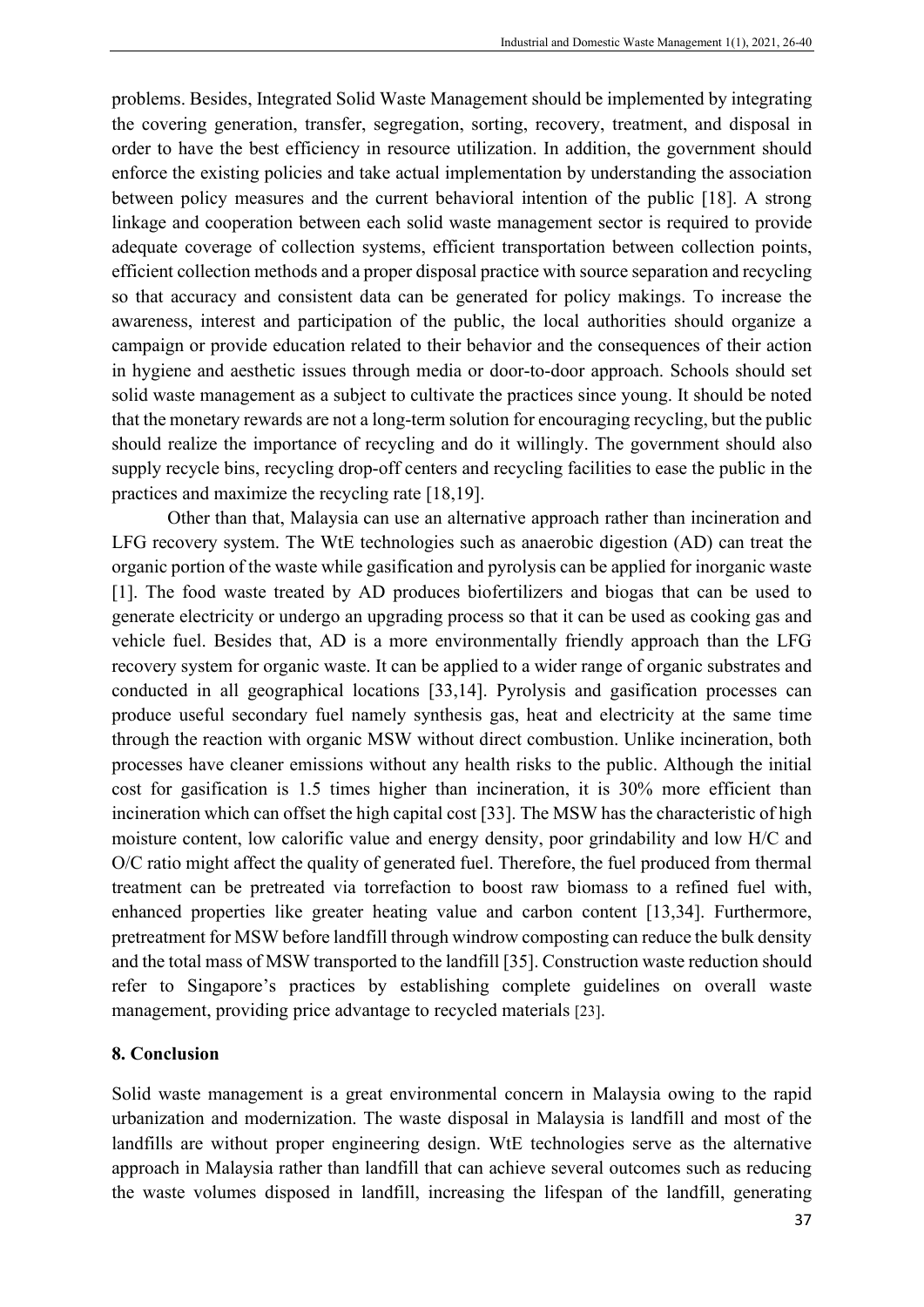electricity to fulfil the energy demand, cutting down the greenhouse gas emission from the landfill and fossil-fuel based energy generation and minimizing the environmental impacts. Limitation in LFG production, high undegradable content leading to efficiency reduction, limited space for some landfills to equip with LFG recovery system which results in LFG escaping through cracks. The MSW in Malaysia has the characteristics of high moisture content, high operation cost and lack of technical skills, leading to the closure of the incinerator. Incineration technology is opposed by the public due to the emission of heavy metals, dioxin and furan that may bring negative impacts to both environment and human health. There is also a RDF plant in Malaysia that generates 8 MW of electricity for self-usage as well as selling to the national grid. From the result of the conducted life cycle assessment, incineration is more environmentally friendly than the LFG recovery system even though it has higher GWP, AP, NEP and carbon footprint. This is attributed to the greater efficiency and electricity it produced which then can offset the environmental impacts. Several challenges are faced in solid waste management today, including public opposition against incineration, financial issue, technical limitation, lack of source separation and recycling practices, lack of public participation and responsibility, the poor connection among each stakeholder and insufficient and inaccurate data for policy makings. Hence, the government should implement a well-integrated solid waste management system, promote cooperation among stakeholders, enforce the existing policies, cultivate recycling practice among the public, and approach other WtE technologies in the future. In the author's opinion, the public should have a proper understanding and practice on reuse, reduce and recycling to minimize the waste and ease the work for source segregation so that a better efficiency of WtE technologies can be achieved.

## **Acknowledgments**

The authors thank Curtin University Malaysia for facilitating this work. Collaboration from BNU-HKBU United International College China, Universiti Malaysia Pahang Malaysia, and Institute of Technology Cambodia are highly appreciated.

# **Competing Interest**

The authors declare that they have no known competing financial interests or personal relationships that could have appeared to influence the work reported in this paper.

# **References**

- [1] Yong, Z.J.; Bashir, M.J.; Hassan, M.S. (2021). Biogas and biofertilizer production from organic fraction municipal solid waste for sustainable circular economy and environmental protection in Malaysia. *Science of The Total Environment, 776,* 145961. [https://doi.org/10.1016/j.scitotenv.2021.145961.](https://doi.org/10.1016/j.scitotenv.2021.145961)
- [2] Ng, W.P.Q.; Lam, H.L.; Varbanov, P.S.; Klemeš, J.J. (2014). Waste-to-energy (WTE) network synthesis for municipal solid waste (MSW). *Energy Conversion and Management, 85*, 866-874. [https://doi.org/10.1016/j.enconman.2014.01.004.](https://doi.org/10.1016/j.enconman.2014.01.004)
- [3] Bong, C.P.C.; Ho, W.S.; Hashim, H.; Lim, J.S.; Ho, C.S.; Tan, W.S.P.; Lee, C.T. (2017). Review on the renewable energy and solid waste management policies towards biogas development in Malaysia. *Renewable and Sustainable Energy Reviews, 70*, 988-998. [https://doi.org/10.1016/j.rser.2016.12.004.](https://doi.org/10.1016/j.rser.2016.12.004) s
- [4] Malakahmad, A.; Abualqumboz, M.S.; Kutty, S.R.M.; Abunama, T.J. (2017). Assessment of carbon footprint emissions and environmental concerns of solid waste treatment and disposal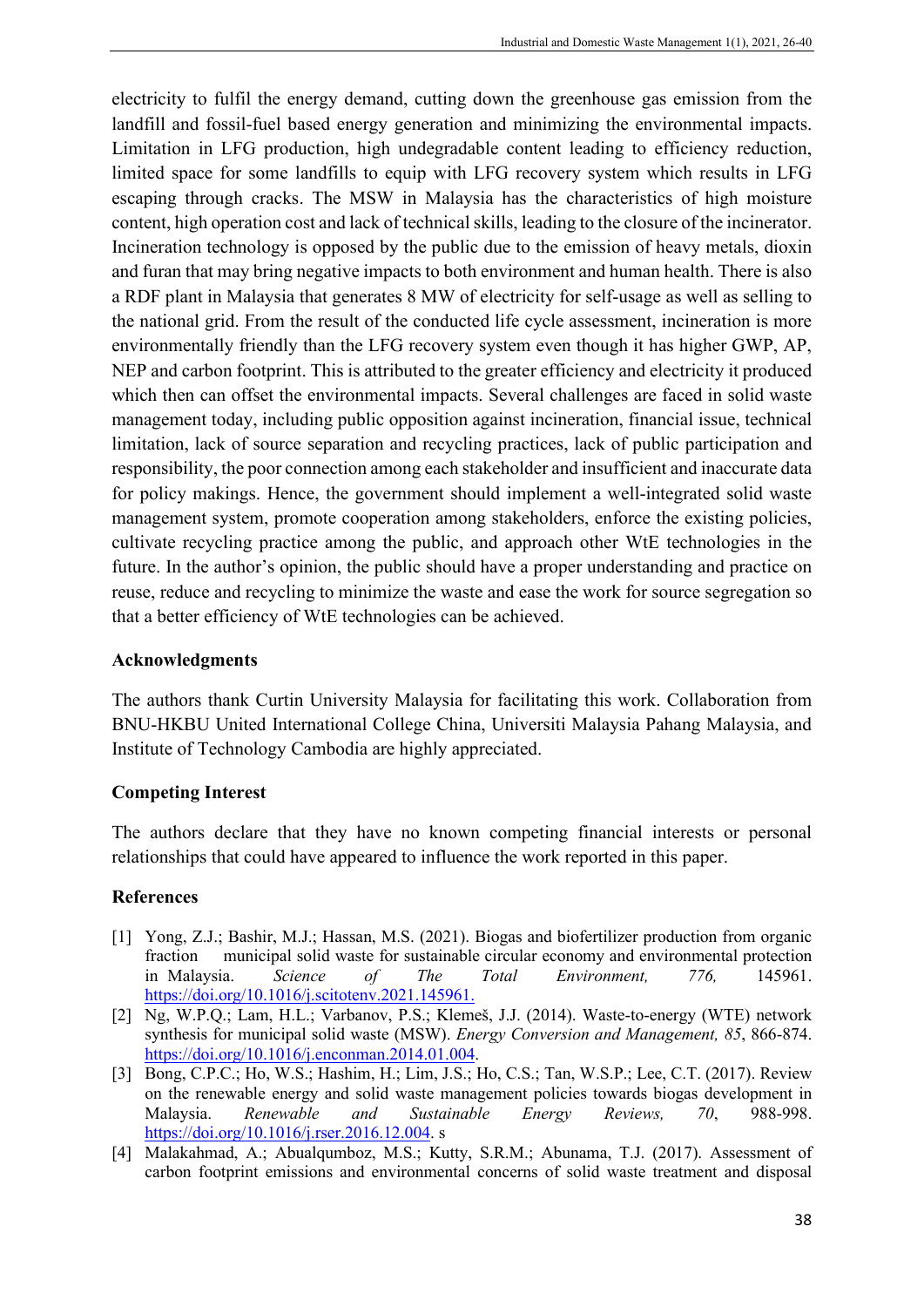techniques; case study of Malaysia. *Waste Management, 70*, 282-292. [https://doi.org/10.1016/j.wasman.2017.08.044.](https://doi.org/10.1016/j.wasman.2017.08.044)

- [5] Lim, Y.F.; Chan, Y. J.; Abakr, Y.A.; Sethu, V.; Selvarajoo, A.; Singh, A.; Gareth, M. (2021). Review of biowastes to energy in Malaysia: Current technology, scalability and socioeconomic analysis. *Cleaner Engineering and Technology, 4*, 100257. [https://doi.org/10.1016/j.clet.2021.100257.](https://doi.org/10.1016/j.clet.2021.100257)
- [6] Devadoss, P. M.; Agamuthu, P.; Mehran, S.B.; Santha, C.; Fauziah, S.H. (2021). Implications of municipal solid waste management on greenhouse gas emissions in Malaysia and the way forward. *Waste Management, 119*, 135-144. [https://doi.org/10.1016/j.wasman.2020.09.038.](https://doi.org/10.1016/j.wasman.2020.09.038)
- [7] Kaur, A.; Bharti, R.; Sharma, R. (2021). Municipal solid waste as a source of energy. *Materials Today: Proceedings*[. https://doi.org/10.1016/j.matpr.2021.04.286.](https://doi.org/10.1016/j.matpr.2021.04.286)
- [8] Noor, Z.Z., Yusuf, R.O., Abba, A.H., Hassan, M.A.A.; Din, M.F.M. (2013). An overview for energy recovery from municipal solid wastes (MSW) in Malaysia scenario. *Renewable and Sustainable Energy Reviews, 20*, 378-384. [https://doi.org/10.1016/j.rser.2012.11.050.](https://doi.org/10.1016/j.rser.2012.11.050)
- [9] Erdogan, A.A.; Yilmazoglu, M.Z. (2021). Plasma gasification of the medical waste*. International Journal of Hydrogen Energy, 46*, 29108-29125. [https://doi.org/10.1016/j.ijhydene.2020.12.069.](https://doi.org/10.1016/j.ijhydene.2020.12.069)
- [10] Montiel-Bohórquez, N.D.; Agudelo, A.F.; Pérez, J.F. (2021). Effect of origin and production rate of MSW on the exergoeconomic performance of an integrated plasma gasification combined cycle power plant. *Energy Conversion and Management, 238*, 114138. [https://doi.org/10.1016/j.enconman.2021.114138.](https://doi.org/10.1016/j.enconman.2021.114138)
- [11] Malav, L.C.; Yadav, K.K.; Gupta, N.; Kumar, S.; Sharma, G.K.; Krishnan, S.; Bach, Q.V. (2020). A review on municipal solid waste as a renewable source for waste-to-energy project in India: Current practices, challenges, and future opportunities. *Journal of Cleaner Production, 277*, 123227. [https://doi.org/10.1016/j.jclepro.2020.123227.](https://doi.org/10.1016/j.jclepro.2020.123227)
- [12] Hasan, M.M.; Rasul, M.G.; Khan, M.M.K.; Ashwath, N.; Jahirul, M.I. (2021). Energy recovery from municipal solid waste using pyrolysis technology: A review on current status and developments. *Renewable and Sustainable Energy Reviews, 145*, 111073. [https://doi.org/10.1016/j.rser.2021.111073.](https://doi.org/10.1016/j.rser.2021.111073)
- [13] Samad, N.A.F.A.; Jamin, N.A.; Saleh, S. (2017). Torrefaction of municipal solid waste in Malaysia. *Energy Procedia, 138*, 313-318[. https://doi.org/10.1016/j.egypro.2017.10.106.](https://doi.org/10.1016/j.egypro.2017.10.106)
- [14] Woon, K.S.; Phuang, Z.X.; Lin, Z.; Lee, C.T. (2021). A Novel Food Waste Management Framework Combining Optical Sorting System and Anaerobic Digestion: A Case Study in Malaysia. *Energy,*121094. [https://doi.org/10.1016/j.energy.2021.121094.](https://doi.org/10.1016/j.energy.2021.121094)
- [15] Kumar, A.; Samadder, S.R. (2017). A review on technological options of waste to energy for effective management of municipal solid waste. *Waste Management, 69*, 407-422. <https://doi.org/10.1016/j.wasman.2017.08.046>
- [16] Abd Kadir, S.A.S.; Yin, C.Y.; Sulaiman, M.R.; Chen, X.; El-Harbawi, M. (2013). Incineration of municipal solid waste in Malaysia: Salient issues, policies and waste-to-energy initiatives. *Renewable and Sustainable Energy Reviews, 24*, 181-186. [https://doi.org/10.1016/j.rser.2013.03.041.](https://doi.org/10.1016/j.rser.2013.03.041)
- [17] Cheng, H.; Hu, Y. (2010). Municipal solid waste (MSW) as a renewable source of energy: Current and future practices in China. *Bioresource technology, 101*, 3816-3824. [https://doi.org/10.1016/j.rser.2021.111436.](https://doi.org/10.1016/j.rser.2021.111436)
- [18] Moh, Y.C.; Abd Manaf, L. (2014). Overview of household solid waste recycling policy status and challenges in Malaysia. *Resources, Conservation and Recycling, 82*, 50-61. [https://doi.org/10.1016/j.resconrec.2013.11.004.](https://doi.org/10.1016/j.resconrec.2013.11.004)
- [19] Moh, Y.C.; Abd Manaf, L. (2017). Solid waste management transformation and future challenges of source separation and recycling practice in Malaysia. *Resources, Conservation and Recycling, 116,* 1-14. [https://doi.org/10.1016/j.resconrec.2016.09.012.](https://doi.org/10.1016/j.resconrec.2016.09.012)
- [20] Pariatamby, A. (2014). MSW Management in Malaysia-Changes for Sustainability. In Municipal Solid Waste Management in Asia and the Pacific Islands. Environmental Science and Engineering. Pariatamby, A., Tanaka, M. (Eds.); Springer: Singapore. pp.195-232. [https://doi.org/10.1007/978-](https://doi.org/10.1007/978-981-4451-73-4_11) [981-4451-73-4\\_11.](https://doi.org/10.1007/978-981-4451-73-4_11)
- [21] Abd Manaf, L.; Samah, M.A.A.; Zukki, N.I.M. (2009). Municipal solid waste management in Malaysia: Practices and challenges. *Waste management, 29*, 2902-2906. [https://doi.org/10.1016/j.wasman.2008.07.015.](https://doi.org/10.1016/j.wasman.2008.07.015)